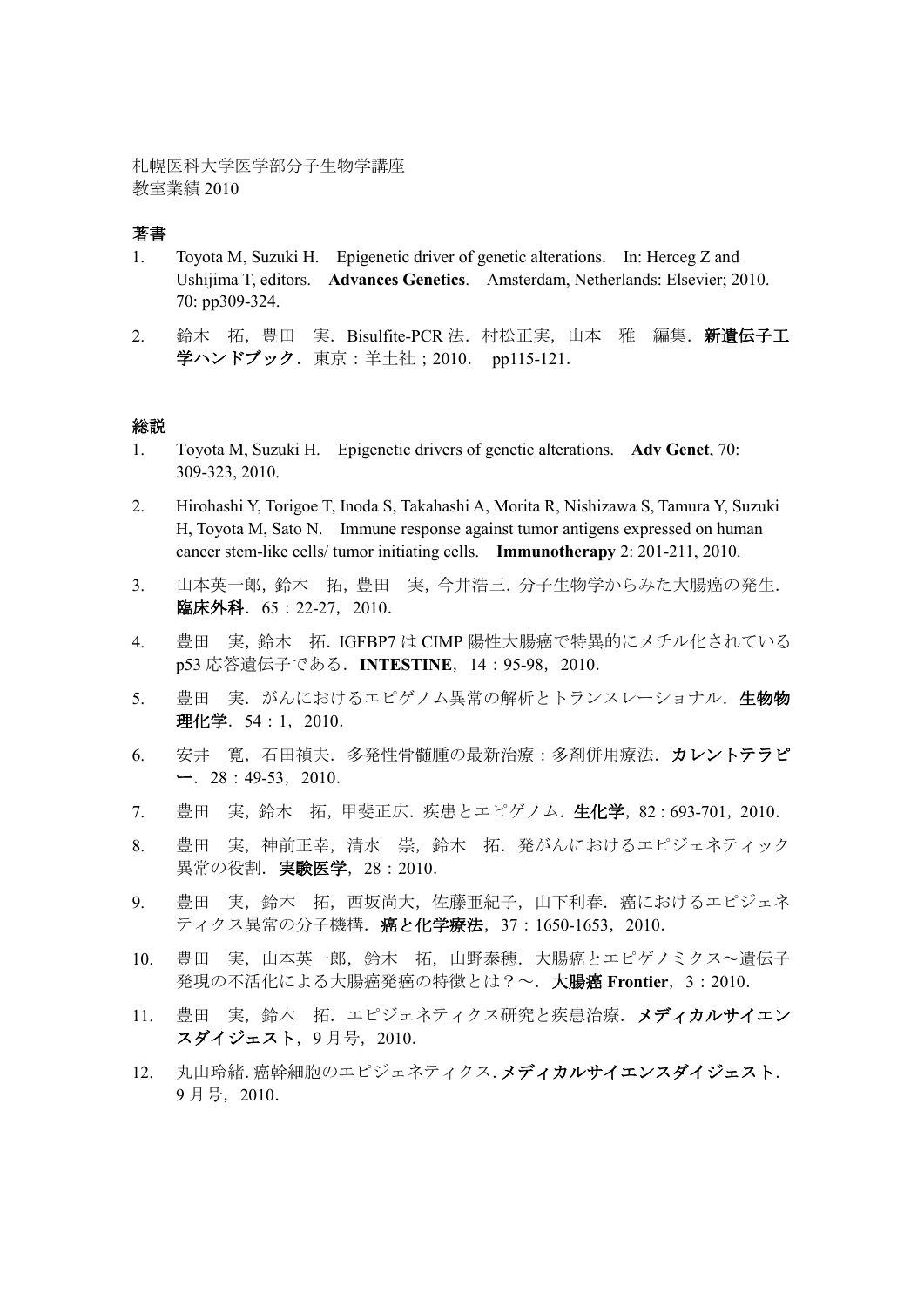## 原著

- 1. Suzuki H, Yamamoto E, Nojima M, Kai M, Yamano HO, Yoshikawa K, Kimura T, Kudo T, Harada E, Sugai T, Takamaru H, Niinuma T, Maruyama R, Yamamoto H, Tokino T, Imai K, Toyota M, Shinomura Y. Methylation-associated silencing of microRNA-34b/c in gastric cancer and its involvement in an epigenetic field defect. **Carcinogenesis**, 31(12): 2066-2073, 2010.
- 2. Suzuki H, Igarashi S, Nojima M, Maruyama R, Yamamoto E, Kai M, Akashi H, Watanabe Y, Yamamoto H, Sasaki Y, Itoh F, Imai K, Sugai T, Shen L, Issa JP, Shinomura Y, Tokino T, Toyota M. IGFBP7 is a p53 responsive gene specifically silenced in colorectal cancer with CpG island methylator phenotype. **Carcinogenesis**, 31(3): 342-349, 2010.
- 3. Yamashita Y, Yuan J, Suetake I, Suzuki H, Ishikawa Y, Choi YL, Ueno T, Soda M, Hamada T, Haruta H, Takada S, Miyazaki Y, Kiyoi H, Ito E, Naoe T, Tomonaga M, Toyota M, Tajima S, Iwama A, Mano H. Array-based genomic resequencing of human leukemia. **Oncogene**, 29: 3723-3731, 2010.
- 4. Fujikane T, Nishikawa N, Toyota M, Suzuki H, Nojima M, Maruyama R, Ashida M, Ohe-Toyota M, Kai M, Nishidate T, Sasaki Y, Ohmura T, Hirata K, Tokino T. Genomic Screening for genes upregulated by demethylation identified novel targets of epigenetic silencing in breast cancer. **Breast Cancer Res. Treat**, 122: 699-710, 2010.
- 5. Sugai T, Habano W, Jiao YF, Toyota M, Suzuki H, Tsukahara M, Koizuka H, Akasaka R, Koeda K, Wakabayashi G, Suzuki K. Molecular analysis of single isolated glands in gastric cancers and their surrounding gastric intestinal metaplastic mucosa. **Oncol Rep**, 23: 25-33, 2010.
- 6. Sugai T, Tsukahara M, Endoh M, Shioi Y, Takebe N, Mue Y, Matsushita H, Toyota M, Suzuki K. Analysis of cell cycle-related proteins in gastric intramucosal differentiated-type cancers based on mucin phenotypes: a novel hypothesis of early gastric carcinogenesis based on mucin phenotype. **BMC Gastroenterol**, 10: 55, 2010.
- 7. Yamashita M, Toyota M, Suzuki H, Nojima M, Yamamoto E, Kamimae S, Watanabe Y, Kai M, Akashi H, Maruyama R, Sasaki Y, Yamano H, Sugai T, Shinomura Y, Imai K, Tokino T, Itoh F. Epigenetic inactivation of interferon regulatory factor genes in gastric cancer. **Cancer Sci**, 101: 1708-1716, 2010.
- 8. Miyake N, Kosho T, Mizumoto S, Furuichi T, Hatamochi A, Nagashima Y, Arai E, Takahashi K, Kawamura R, Wakui K, Takahashi J, Kato H, Yasui H, Ishida T, Ohashi H, Nishimura G, Shiina M, Saitsu H, Tsurusaki Y, Doi H, Fukushima Y, Ikegawa S, Yamada S, Sugahara K, Matsumoto N. Loss-of-function mutations of CHST14 in a new type of Ehlers-Danlos syndrome. **Hum Mutat**, 31(8): 966-974, 2010.
- 9. Kosho T, Miyake N, Hatamochi A, Takahashi J, Kato H, Miyahara T, Igawa Y, Yasui H, Ishida T, Ono K, Kosuda, T, Inoue A, Kohyama M, Hattori T, Ohashi H, Nishimura G, Kawamura R, Wakui K, Fukushima Y, Matsumoto N. A new Ehlers-Danlos syndrome with craniofacial characteristics, multiple congenital contractures, progressive joint and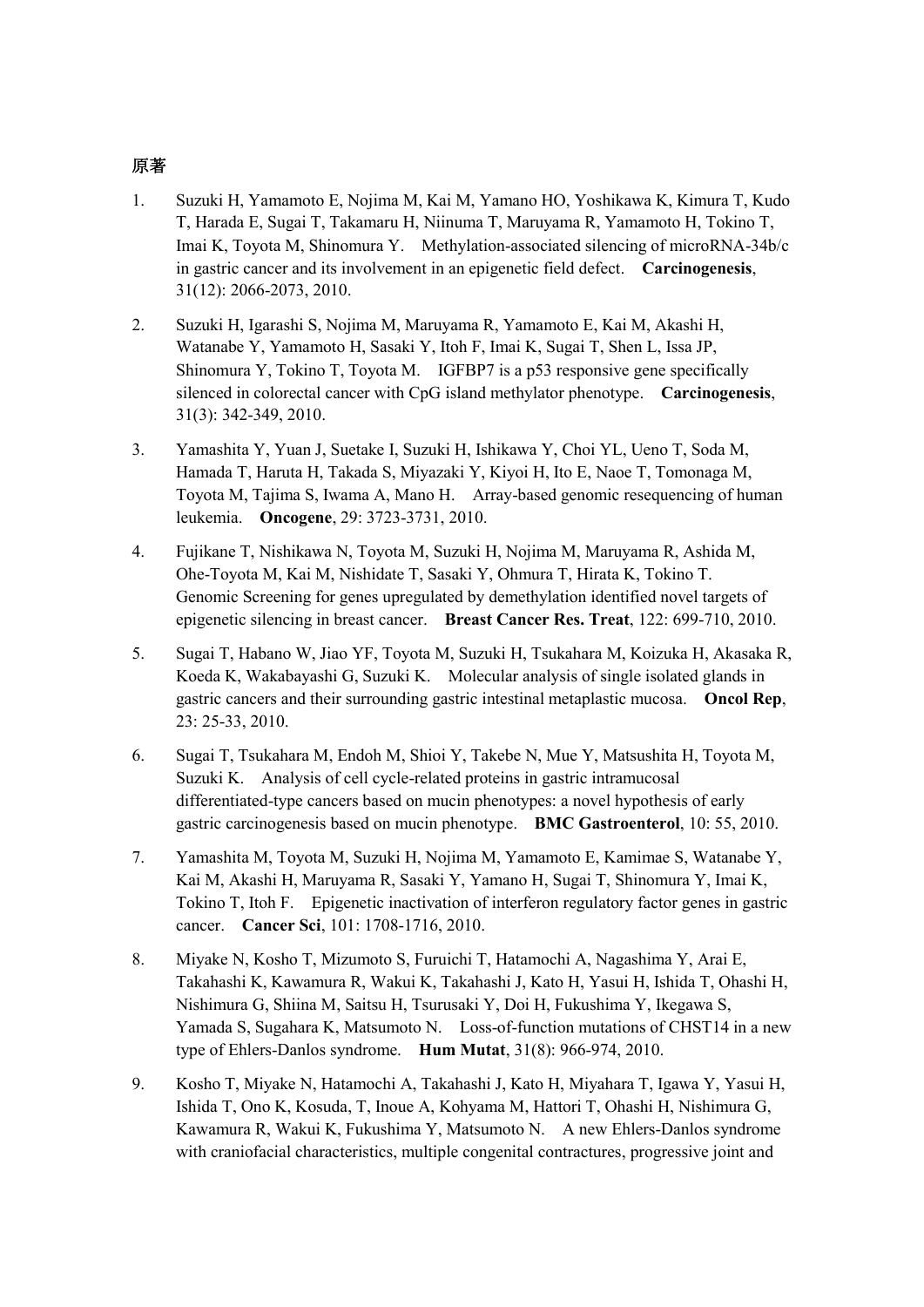skin laxity, and multisystem fragility-related manifestations. **Am J Med Genet Part A**, 152A(6): 1333-1346, 2010.

- 10. Sugai T, Habano W, Endoh M, Konishi Y, Akasaka R, Toyota M, Yamano H, Koeda K, Wakabayashi G, Suzuki K. Molecular analysis of gastric differentiated-type intramucosal and submucosal cancers. **Int J Cancer**, 127(11): 2500-2509, 2010.
- 11. Igarashi S, Suzuki H, Niinuma T, Shimizu H, Nojima M, Iwaki H, Nobuoka T, Nishida T, Miyazaki Y, Takamaru H, Yamamoto E, Yamamoto H, Tokino T, Hasegawa T, Hirata K, Imai K, Toyota M, Shinomura Y. A novel correlation between genome-wide hypomethylation and malignancy of gastrointestinal stromal tumor. **Clin Cancer Res**, 16(21): 5114-5123, 2010.
- 12. Ikeda H, Hideshima T, Fulciniti M, Perrone G, Mimura N, Yasui H, Okawa Y, Kiziltepe T, Santo L, Vallet S, Cirstea D, Calabrese E, Gorgun G, Raje N, Richardson P, Munshi N, Lannutti B, Puri K, Giese N, Anderson KC. PI3K/p110 $\delta$  is a novel therapeutic target in multiple myeloma. **Blood**, 116(9): 1460-1468, 2010.

# 学会発表

## (国際学会)

- 1. Toyota M. Epigenetics as cancer biomarkers. Plenary Session, 38th meeting of the International Society of Oncology and BioMarkers. Sep 3-8, 2010, Munich, Germany.
- 2. Toyota M, Suzuki H, Akashi H, Maruyama R, Yamamoto E, Nojima M, Shinomura Y, Imai K. Genome wide analysis of transcription start sites of epigenetically silenced genes using next-generation sequencer. An AACR Special Conference on Cancer Epigenetics. Jan 20-23, 2010, San Juan, Puerto Rico.
- 3. Suzuki H, Yamamoto E, Nojima M, Kamimae S, Sasaki Y, Tokino T, Imai K, Toyota M, Shinomura Y. Epigenetic silencing of microRNA-34b/c in human gastric cancer. An AACR Special Conference on Cancer Epigenetics. Jan 20-23, 2010, San Juan, Puerto Rico.
- 4. Yamamoto E, Suzuki H, Kamimae S, Yamano H, Sugai T, Imai K, Shinomura Y, Toyota M. The origine of colorectal cancer with CpG island methylator phenotype. An AACR Special Conference on Cancer Epigenetics. Jan 20-23, 2010, San Juan, Puerto Rico.
- 5. Nojima M, Maruyama R, Yasui H, Suzuki H, Sasaki Y, Hayashi T, Mori M, Imai k, Imai K, Ishida T, Toyota M, Shinomura Y. Genomic screening for the genes silenced by DNA methylation revealed an association between RASD1 inactivation and dexamethasone resistance in multiple myeloma. An AACR Special Conference on Cancer Epigenetics. Jan 20-23, 2010, San Juan, Puerto Rico.
- 6. Toyota M, Suzuki H, Yamano H, Yamamoto E, Kamimae S, Akashi H, Maruyama R, Shinomura Y, Imai K. Genome wide analysis of epigenetically silenced genes using next-generation sequencer. 8th Joint Conference of the American Association for Cancer Research and the Japanese Cancer Association: Cancer Genomics, Epigenomics, and the Development of Novel Therapy. Feb. 5-9, 2010, Hawaii, USA.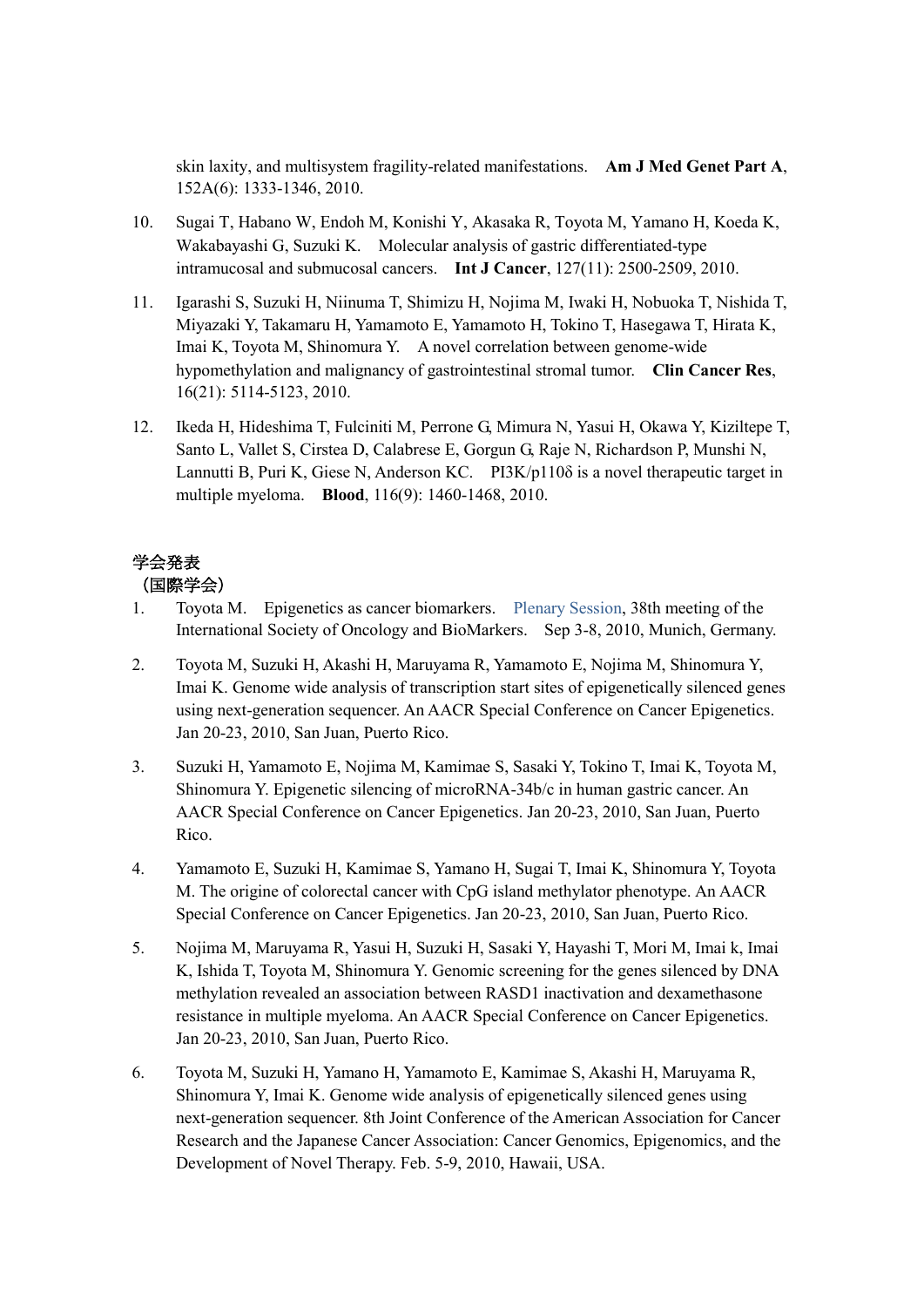- 7. Yamamoto E, Suzuki H, Kamimae S, Yamano H, Sugai T, Imai K, Shinomura Y, Toyota M. The origine of colorectal cancer with CpG island methylator phenotype. 8th Joint Conference of the American Association for Cancer Research and the Japanese Cancer Association: Cancer Genomics, Epigenomics, and the Development of Novel Therapy. Feb. 5-9, 2010, Hawaii, USA.
- 8. Kamimae S, Yamamoto E, Yamano H, Suzuki H, Nojima M, Sugai T, Imai K, Toyota M. A novel method for detection of colorectal cancer using washing fluids obtained by colonoscopy. 8th Joint Conference of the American Association for Cancer Research and the Japanese Cancer Association: Cancer Genomics, Epigenomics, and the Development of Novel Therapy. Feb. 5-9, 2010, Hawaii, USA.
- 9. Shimizu T, Suzuki H, Kitamura H, Yamamoto E, Imai K, Tsukamoto T, Toyota M. Identification of microRNA epigenetically silenced in bladder cancer. 8th Joint Conference of the American Association for Cancer Research and the Japanese Cancer Association: Cancer Genomics, Epigenomics, and the Development of Novel Therapy. Feb. 5-9, 2010, Hawaii, USA.
- 10. Yamano H, Yamamoto E, Kamimae S, Suzuki H, Yoshikawa K, Kimura T, Kato R, Harada T, Sugai T, Imai K, Shinomura Y, Toyota M. Identification of precursor lesions of colorectal cancers with CpG island methylator phenotype by molecular-magnifying colonoscopy. 8th Joint Conference of the American Association for Cancer Research and the Japanese Cancer Association: Cancer Genomics, Epigenomics, and the Development of Novel Therapy. Feb. 5-9, 2010, Hawaii, USA.
- 11. Toyota M, Yamamoto E, Suzuki H, Kamimae S, Yamano H, Shinomura Y, Imai K. The origin of colorectal cancer with CpG island methylator phenotype. 101 th Annual Meeting of American Association for Cancer Research. Washington DC, April 17-21, 2010.
- 12. Suzuki H, Yamamoto E, Nojima M, Tokino T, Imai K, Toyota M, Shinomura Y. Epigenetic silencing of microRNA-34b/c in human gastric cancer. 101 th Annual Meeting of American Association for Cancer Research. Washington DC, April 17-21, 2010.
- 13. Tokino T, Kashima L, Toyota M, Sasaki Y. CHFR, a potential tumor suppressor downregulates interleukin-8 via inhibition of NF-kB. 101 th Annual Meeting of American Association for Cancer Research. Washington DC, April 17-21, 2010.
- 14. Sasaki Y, Negishi H, Koyama R, Kusano M, Suzuki H, Fujita M, Toyota M, Tokino T. Negative regulation of hepatoma-derived growth factor by p53. 38th meeting of the International Society of Oncology and BioMarkers (ISOBM 2010). Sep 3-8, 2010, Munich, Germany.
- 15. Yamamoto E, Suzuki H, Yamano H, Toyota M, Shinomura Y. Epigenetic silencing of microRNAs in human gastric cancer. 18th United European Gastroenterology Week. Oct 23-27, 2010, Barcelona, Spain.
- 16. Toyota M, Yamamoto E, Suzuki H, Kimura T, Yamano H. Different subgroups of colorectal cancer with CpG island methylator phenotype arise from genetically and epigenetically distinct early lesions. AACR Special Conference - Colorectal Cancer: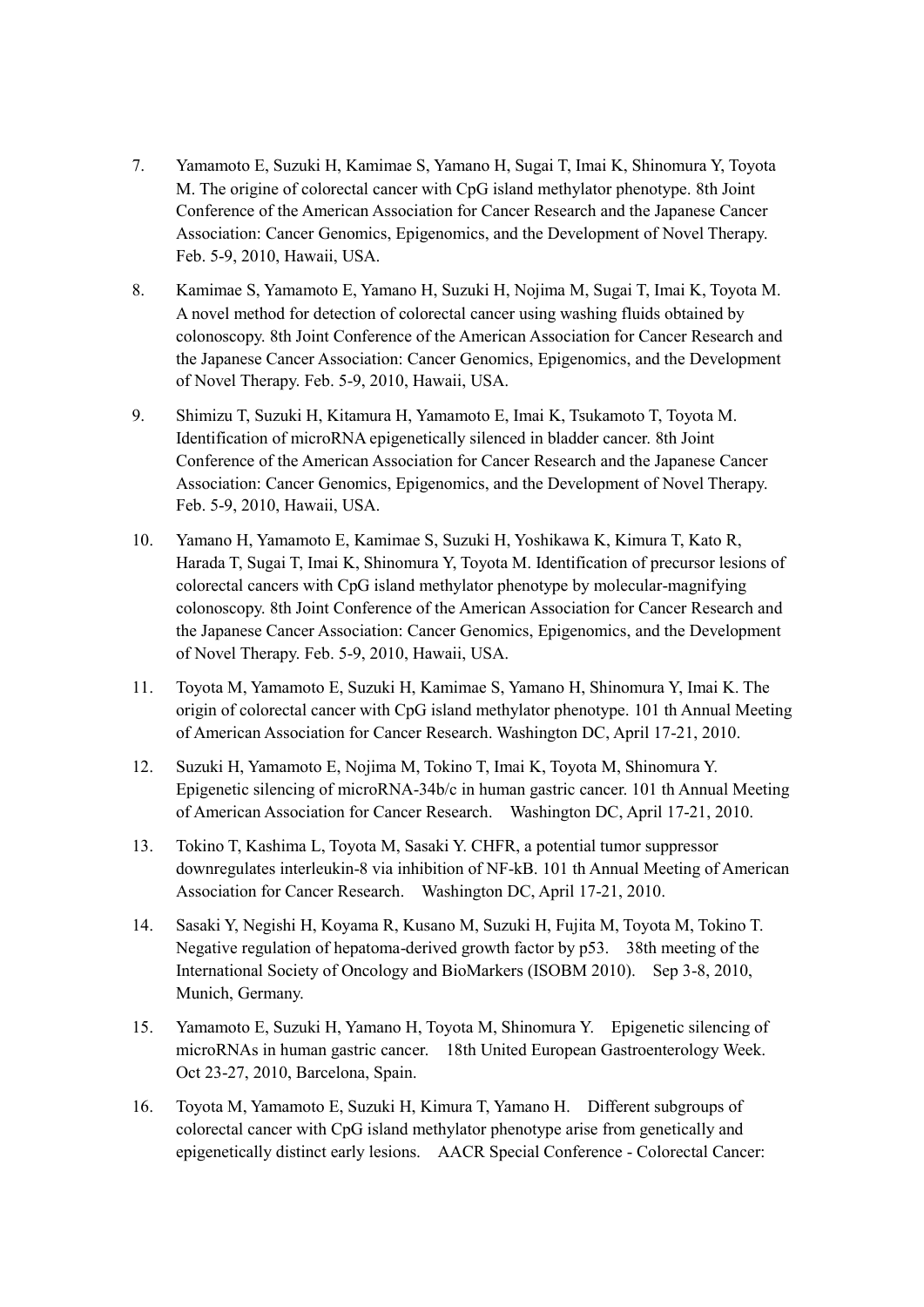Biology to Therapy. Oct27-30, 2010, Philadelphia, USA.

- 17. Yamamoto E, Suzuki H, Yamno H, KimuraT, Sugai T, Shinomura Y, Toyota Y. Identification of integrated genomic alterations during the progression of colorectal tumors. AACR Special Conference - Colorectal Cancer: Biology to Therapy. Oct27-30, 2010, Philadelphia, USA.
- 18. Kimura T, Yamano H, Yoshikawa K, Harada T, Takagi R, Abe T, Tokutake K, Suzuki R, Okunomiya M, Nakaoka M, Sugai T, Yamamoto E, Kamimae S, Suzuki H, Toyota M. Characteristic pit pattern identifies the precursor of colorectal cancer deriverd from sessile serrated adenoma. AACR Special Conference - Colorectal Cancer: Biology to Therapy. Oct27-30, 2010, Philadelphia, USA.

### (国内学会)

- 19. 山本英一郎, 豊田 実, 篠村恭久. (シンポジウム) エピゲノム的アプローチから みた未分化型胃癌発生の分子機構. 第 52 回日本消化器病学会大会. 2010 年 10 月 13-16 日,横浜.
- 20. 山野泰穂,菅井 有,豊田 実.(シンポジウム)大腸鋸歯状様病変における内視 鏡所見と CpG island methylator phenotype (CIMP) の検討. 第 52 回日本消化器病 学会大会.2010 年 10 月 13-16 日,横浜.
- 21. 豊田 実,鈴木 拓,野島正寛,佐々木泰史,篠村恭久,時野隆至,今井浩三. (International Sessions)次世代シークエンサーを用いた遺伝子転写開始点予測と エピゲノム解析への応用.第 69 回日本癌学会学術総会.2010 年 9 月 22-24 日, 大阪.
- 22. 神前正幸,山本英一郎,鈴木 拓,山野泰穂,菅井 有,今井浩三,篠村恭久, 豊田 実. (ワークショップ) CIMP 大腸癌の前癌病変の同定. 第 21 回日本消化. 器癌発生学会総会.2010 年 11 月 18-19 日,軽井沢.
- 23. 山本英一郎,神前正幸,鈴木 拓,篠村恭久,今井浩三,豊田 実.大腸洗浄液 を用いた新しい大腸癌の診断方法.第 61 回日本電気泳動学会総会.2010 年 9 月 18-19 日,札幌.
- 24. 安井 寛,石田禎夫,野島正寛,青木由佳,丸山玲緒,多羅澤 功,池田 博, 鈴木 拓,林 敏昭,酒井 基,麻奥英毅,今井浩三,篠村恭久,豊田 実.多 発性骨髄腫における DNA メチル化の網羅的解析と治療抵抗性予測への応用. 第 61 回日本電気泳動学会総会.2010 年 9 月 18-19 日,札幌.
- 25. 鈴木 拓, 新沼 猛, 篠村恭久. GIST におけるエピジェネティックな異常とそ の臨床的意義.第 52 回日本消化器病学会大会.2010 年 10 月 13-16 日,横浜.
- 26. 山本英一郎,鈴木 拓,山野泰穂,神前正幸,甲斐正広,菅井 有,時野隆至, 今井浩三,篠村恭久,豊田 実.CIMP 大腸癌の起源.第 69 回日本癌学会学術総 会.2010 年 9 月 22-24 日,大阪.
- 27. 甲斐正広,鈴木 拓,山本英一郎,今井浩三,豊田 実. 大腸がん・胃がん細胞 における DSKG のエピジェネティック発現抑制. 第69回日本癌学会学術総会. 2010 年 9 月 22-24 日,大阪.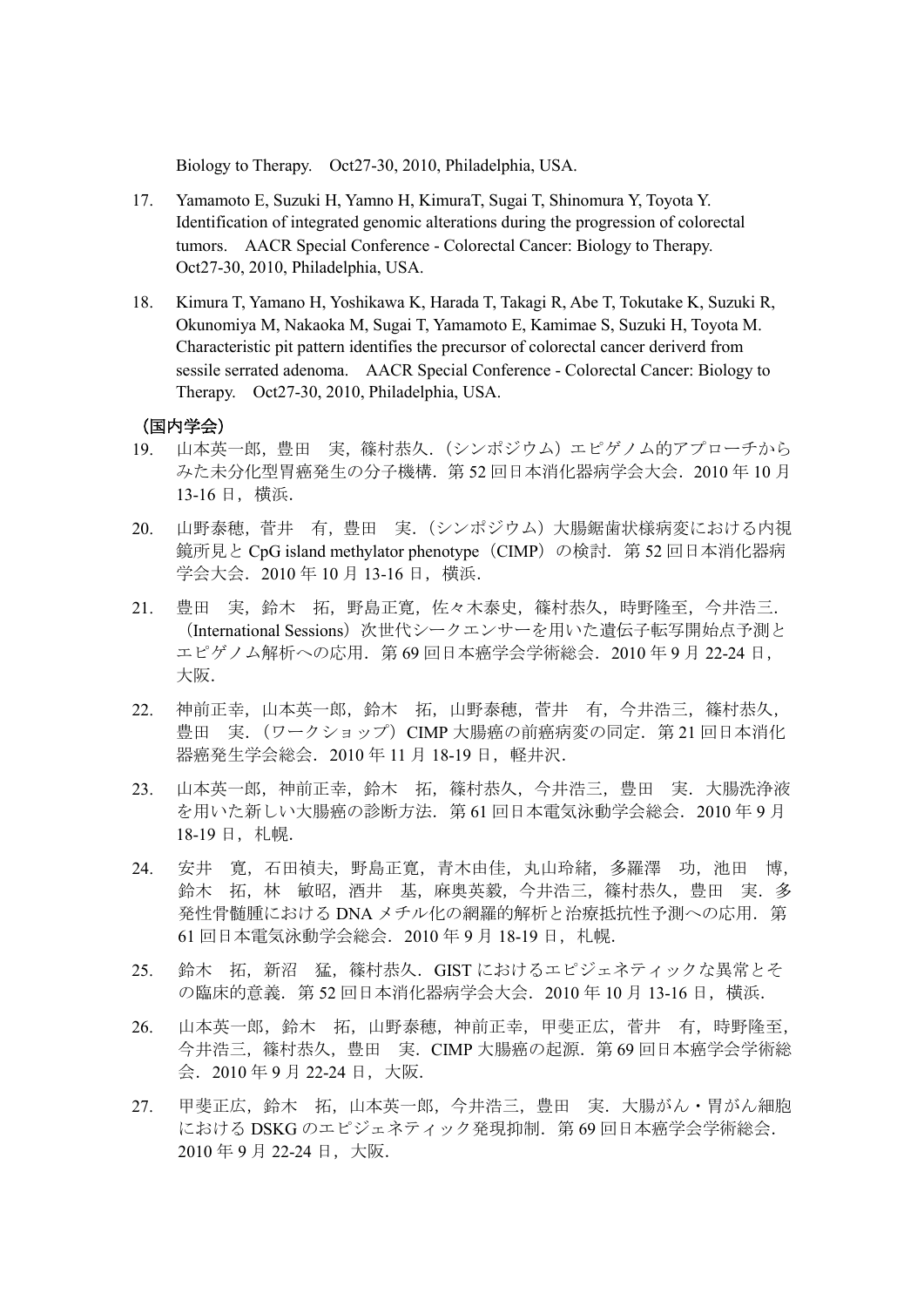- 28. 澤田 武,山本英一郎,鈴木 拓,山野泰穂,神前正幸,甲斐正広,菅井 有, 時野隆至,今井浩三,篠村恭久,伊東文生,豊田 実. 染色体不安定性に関連し た大腸腺腫内の異常メチル化.第 69 回日本癌学会学術総会.2010 年 9 月 22-24 日,大阪.
- 29. 石田禎夫,佐々木 茂,安井 寛,豊田 実,篠村恭久,今井浩三.FGFR に対 する抗体による肝癌の標的治療.第 69 回日本癌学会学術総会.2010 年 9 月 22-24 日,大阪.
- 30. 河村由紀, 豊田 実, Vongsavanh Phongsisay, 岡田俊彦, 山崎元美, 河村 裕, 小西文雄,矢野秀朗,吝藤幸夫,鈴木 拓,松本誉之,神奈木真理,土肥多惠子, IL-6 は DNA メチル基転移酵素の異所性発現を介して潰瘍性大腸炎における糖鎖 発現異常を誘導する.第 69 回日本癌学会学術総会.2010 年 9 月 22-24 日,大阪.
- 31. 野島正寛,豊田 実,鈴木 拓,時野隆至,篠村恭久,森 満.血清 DNA を 利用した DNA メチル化と生活習慣の関連についての検討. 第69回日本癌学会学 術総会. 2010年9月 22-24 日, 大阪.
- 32. 佐々木泰史,根岸秀明,横田育子,鹿島理沙,井戸川雅史,鈴木 拓,豊田 実, 今井浩三,篠村恭久,時野隆至.p53 により発現抑制される分泌性増殖因子 HDGF の同定.第 69 回日本癌学会学術総会.2010 年 9 月 22-24 日,大阪.
- 33. 清水 崇,鈴木 拓,北村 寛,山本英一郎,今井浩三,塚本泰司,豊田 実. 膀胱癌においてエピジェネティックに発現が抑制されているmicro RNA の同定. 第69回日本癌学会学術総会.2010年9月22-24日,大阪.
- 34. 神前正幸,山本英一郎,鈴木 拓,山野泰穂,甲斐正広,菅井 有,時野隆至, 今井浩三,篠村恭久,豊田 実.拡大内視鏡によるCIMP養成大腸癌の前がん病変 の診断.第69回日本癌学会学術総会.2010年9月22-24日,大阪.
- 35. 西坂尚大,佐藤亜紀子,甲斐正広,鈴木 拓,豊田 実,今井浩三,山下利春. エピジェネティック治療はmicro RNAの増強によりメラノーマ細胞のインターフ ェロンベータ感受性を増強する.第69回日本癌学会学術総会.2010年9月22-24日, 大阪.
- 36. 高丸博之,鈴木 拓,山本英一郎,新沼 猛,田沼徳真,安井 寛,甲斐正広, 山本博幸,豊田 実,篠村恭久.未分化型胃癌におけるDNAメチル化異常の解明. 第69回日本癌学会学術総会.2010年9月22-24日,大阪.
- 37. 新沼 猛,鈴木 拓,野島正寛,五十嵐伸一,山本英一郎,高丸博之,田沼徳真, 山本博幸,時野隆至,今井浩三,豊田 実,篠村恭久.GISTにおけるLINE-1低メ チル化と悪性度との相関.第69回日本癌学会学術総会.2010年9月22-24日,大阪.
- 38. 鈴木 拓, 新沼 猛, 篠村恭久. GISTにおけるエピジェネティックな異常とその 臨床的意義.第52回日本消化器病学会大会.2010年10月13-16日,横浜.
- 39. 澤田 武,山本英一郎,鈴木 拓,山野泰穂,神前正幸,菅井 有,今井浩三, 篠村恭久,伊東文生,豊田 実.K-ras 変異を有する大腸腫瘍性病変の網羅的メ チル化解析.第21回日本消化器癌発生学会総会.2010年11月18-19日,軽井沢.
- 40. 山本英一郎,鈴木 拓,新沼 猛,五十嵐伸一,山本博幸,豊田 実,篠村恭久.